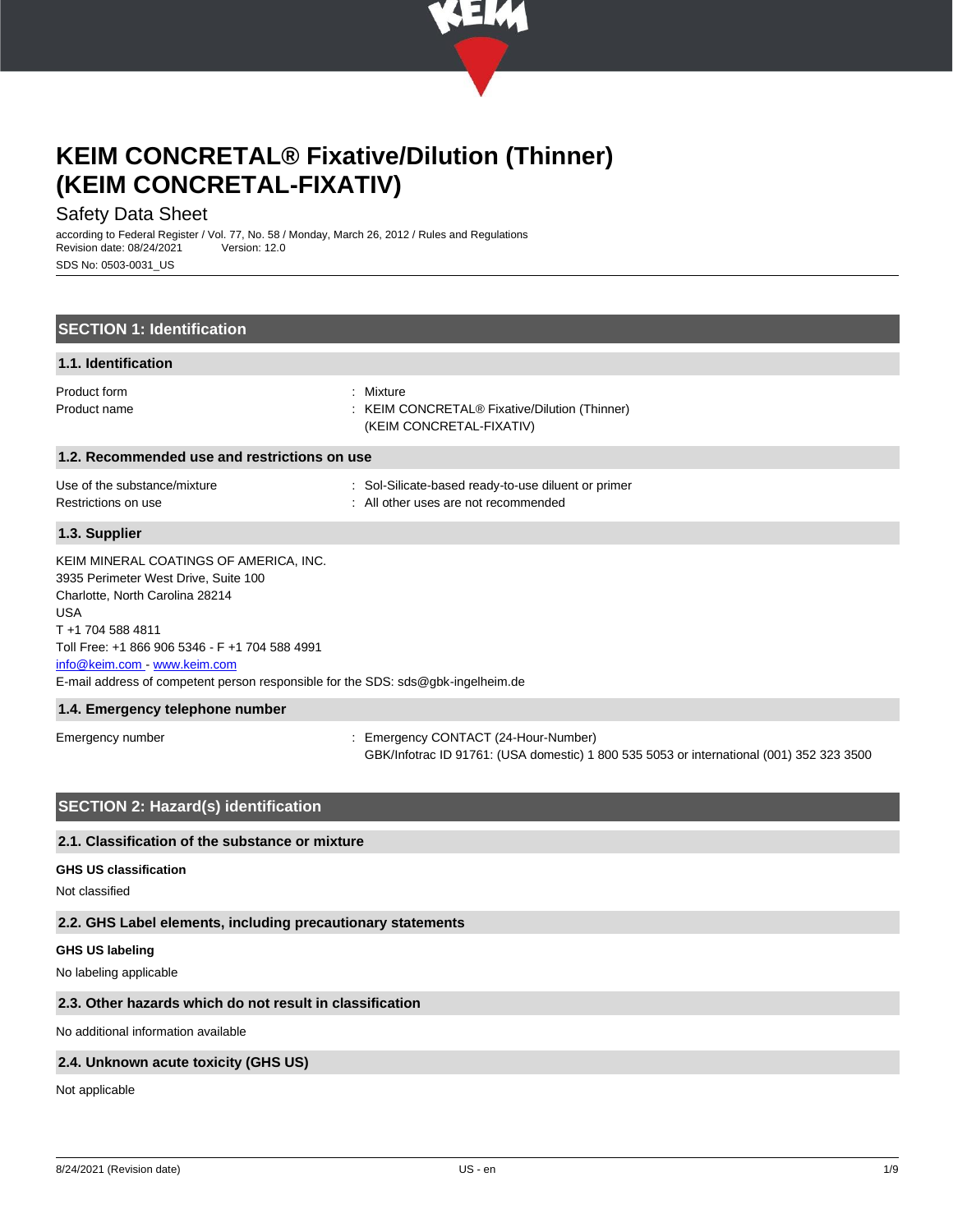

## Safety Data Sheet

according to Federal Register / Vol. 77, No. 58 / Monday, March 26, 2012 / Rules and Regulations SDS No: 0503-0031\_US

## **SECTION 3: Composition/Information on ingredients**

## **3.1. Substances**

Not applicable

### **3.2. Mixtures**

Comments : Liquid solution from silicic acid potassium salt, silica sol, fillers and organic additives This mixture does not contain any substances to be mentioned according to the criteria of section 3.2 of HazCom 2012

| <b>SECTION 4: First-aid measures</b>   |                                                                                                                                           |  |  |
|----------------------------------------|-------------------------------------------------------------------------------------------------------------------------------------------|--|--|
| 4.1. Description of first aid measures |                                                                                                                                           |  |  |
| First-aid measures general             | : No specific measures are necessary.                                                                                                     |  |  |
| First-aid measures after inhalation    | : Remove person to fresh air and keep comfortable for breathing.                                                                          |  |  |
| First-aid measures after skin contact  | : Wash off immediately with soap and plenty of water. Do not use solvents or thinners. Get<br>medical advice if skin irritation persists. |  |  |
| First-aid measures after eye contact   | : Rinse immediately with plenty of water, also under the eyelids, for at least 15 minutes.                                                |  |  |
| First-aid measures after ingestion     | Rinse out mouth thoroughly with water. Do NOT induce vomiting. Call a physician immediately.                                              |  |  |

### **4.2. Most important symptoms and effects (acute and delayed)**

No additional information available

#### **4.3. Immediate medical attention and special treatment, if necessary**

Treat symptomatically.

## **SECTION 5: Fire-fighting measures**

#### **5.1. Suitable (and unsuitable) extinguishing media**

Suitable extinguishing media : Product itself does not burn. Fire-extinguishing activities according to surrounding. **5.2. Specific hazards arising from the chemical** Hazardous decomposition products in case of fire : Carbon oxides (CO, CO2). acrylic monomers. **5.3. Special protective equipment and precautions for fire-fighters** Protection during firefighting **interval and the suitable action without** suitable protective equipment. Self-contained breathing apparatus. Complete protective clothing. Other information **interpretent in the residues** and contaminated firefighting water must be disposed of in accordance with the local regulations.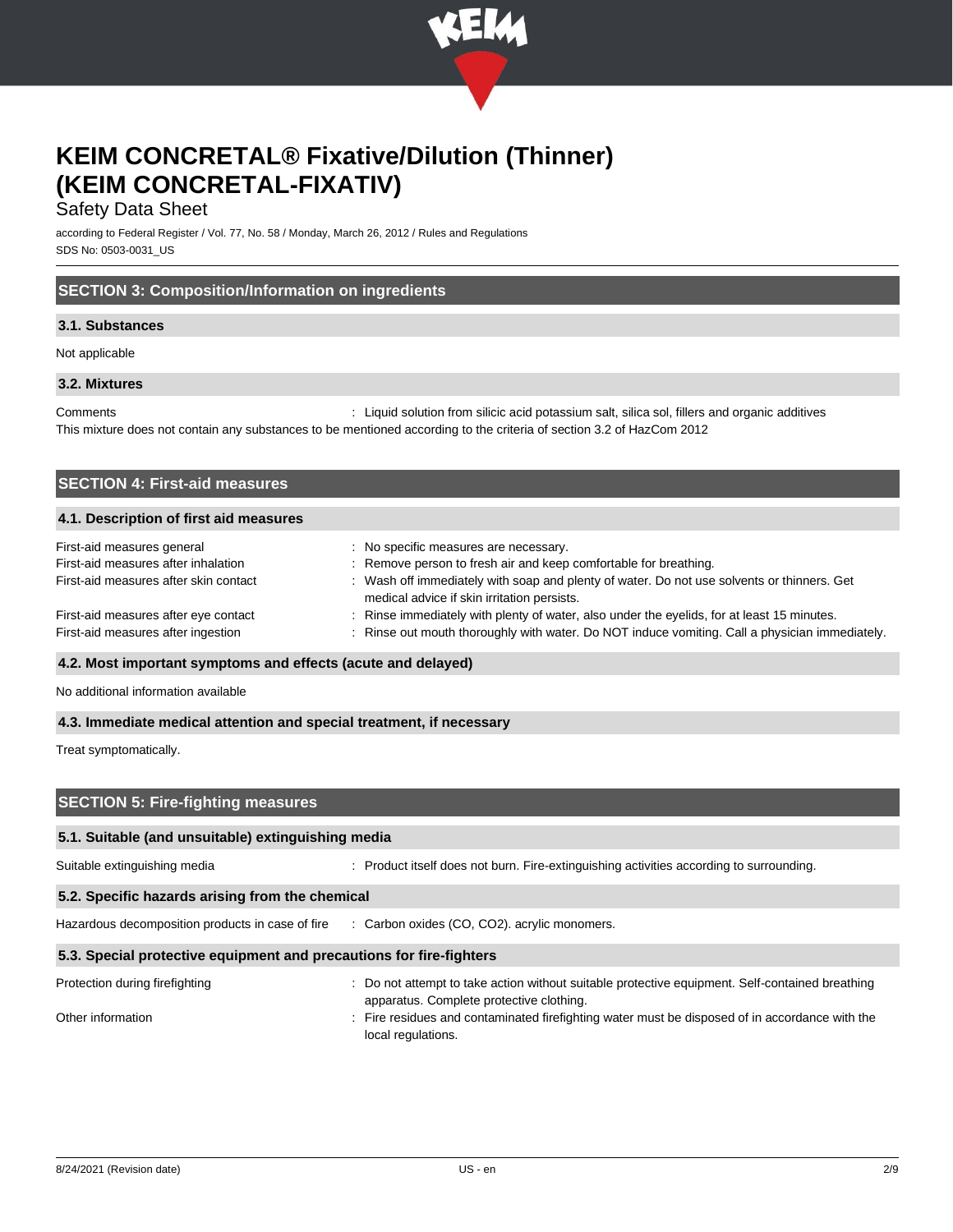

## Safety Data Sheet

according to Federal Register / Vol. 77, No. 58 / Monday, March 26, 2012 / Rules and Regulations SDS No: 0503-0031\_US

| <b>SECTION 6: Accidental release measures</b>                            |                                                                                                                                                                                                                                                                                        |  |  |
|--------------------------------------------------------------------------|----------------------------------------------------------------------------------------------------------------------------------------------------------------------------------------------------------------------------------------------------------------------------------------|--|--|
| 6.1. Personal precautions, protective equipment and emergency procedures |                                                                                                                                                                                                                                                                                        |  |  |
| General measures                                                         | : Avoid contact with skin, eyes and clothing. Respirator must be worn if exposed to dust. Spills of<br>this product present a serious slipping hazard.                                                                                                                                 |  |  |
| 6.1.1. For non-emergency personnel                                       |                                                                                                                                                                                                                                                                                        |  |  |
| Emergency procedures                                                     | : Ventilate spillage area. Ensure adequate air ventilation.                                                                                                                                                                                                                            |  |  |
| 6.1.2. For emergency responders                                          |                                                                                                                                                                                                                                                                                        |  |  |
| Protective equipment                                                     | : Do not attempt to take action without suitable protective equipment. For further information refer<br>to section 8: "Exposure controls/personal protection".                                                                                                                         |  |  |
| 6.2. Environmental precautions                                           |                                                                                                                                                                                                                                                                                        |  |  |
| Avoid release to the environment.                                        |                                                                                                                                                                                                                                                                                        |  |  |
| 6.3. Methods and material for containment and cleaning up                |                                                                                                                                                                                                                                                                                        |  |  |
| Methods for cleaning up<br>Other information                             | : Take up liquid spill into absorbent material. Clean contaminated surface thoroughly.<br>Take up liquid spill into absorbent material, e.g.: sand, saw dust. Shovel into suitable and closed<br>container for disposal. Dispose of materials or solid residues at an authorized site. |  |  |

## **6.4. Reference to other sections**

Refer to protective measures listed in Sections 7 and 8. For further information refer to section 13.

| <b>SECTION 7: Handling and storage</b>                            |                                                                                                                                                                        |  |  |
|-------------------------------------------------------------------|------------------------------------------------------------------------------------------------------------------------------------------------------------------------|--|--|
| 7.1. Precautions for safe handling                                |                                                                                                                                                                        |  |  |
| Precautions for safe handling                                     | Ensure good ventilation of the work station. Wear personal protective equipment. Keep the<br>container tightly closed.                                                 |  |  |
| Hygiene measures                                                  | : Do not eat, drink or smoke when using this product. Always wash hands after handling the<br>product.                                                                 |  |  |
| 7.2. Conditions for safe storage, including any incompatibilities |                                                                                                                                                                        |  |  |
| Storage conditions<br>Incompatible materials<br>Storage area      | : Store in a well-ventilated place. Keep cool. Keep only in original container.<br>: Acids.<br>: Keep out of frost. Store away from heat. Keep out of direct sunlight. |  |  |

## **SECTION 8: Exposure controls/personal protection**

## **8.1. Control parameters**

## **KEIM CONCRETAL® Fixative/Dilution (Thinner) (KEIM CONCRETAL-FIXATIV)**

No additional information available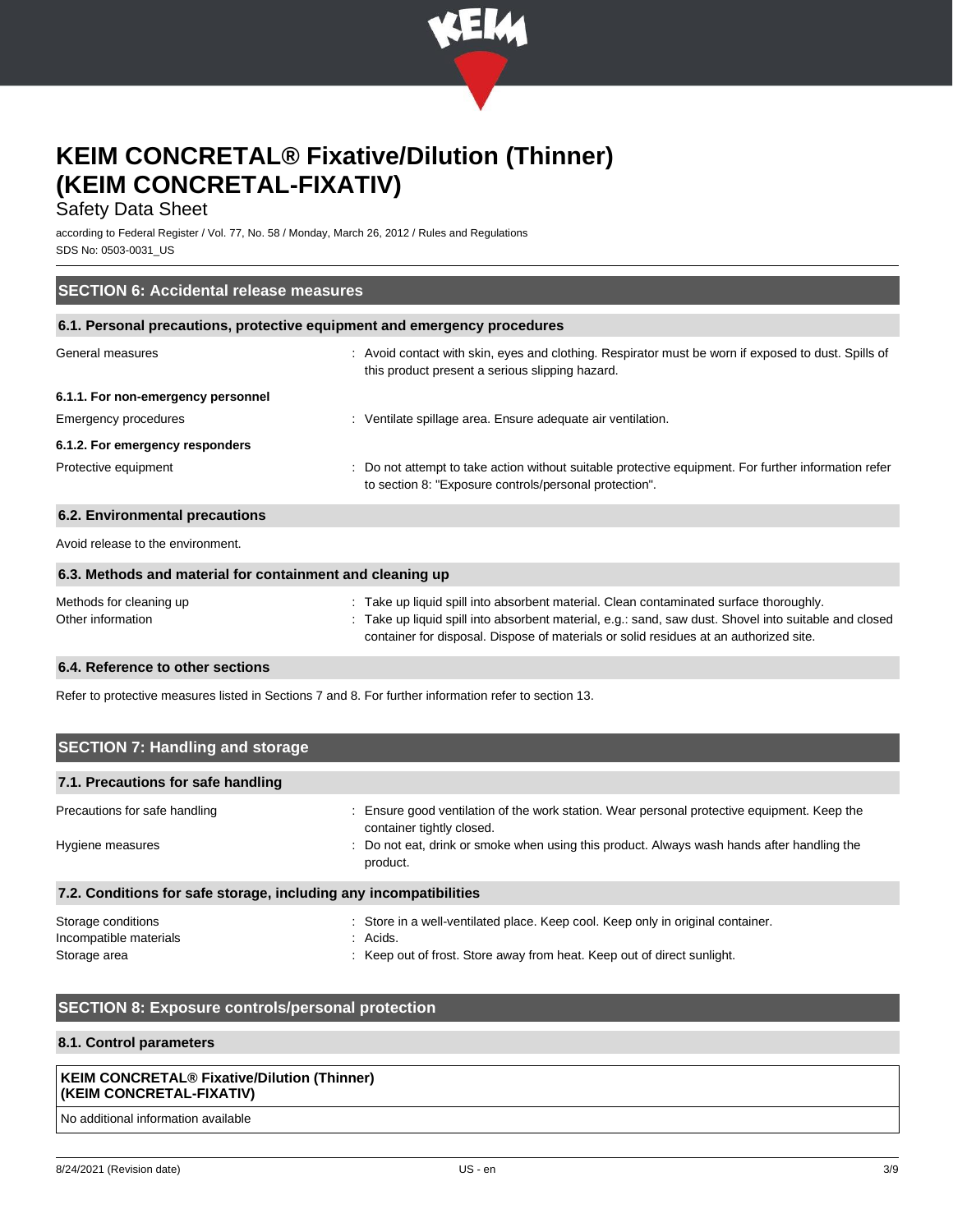

## Safety Data Sheet

according to Federal Register / Vol. 77, No. 58 / Monday, March 26, 2012 / Rules and Regulations SDS No: 0503-0031\_US

| 8.2. Appropriate engineering controls                               |                                                                                     |  |
|---------------------------------------------------------------------|-------------------------------------------------------------------------------------|--|
| Appropriate engineering controls<br>Environmental exposure controls | Ensure good ventilation of the work station.<br>: Avoid release to the environment. |  |
| 8.3. Individual protection measures/Personal protective equipment   |                                                                                     |  |

## **Personal protective equipment:**

Wash hands immediately after handling the product. Do not eat, drink or smoke in areas where product is used.

#### **Hand protection:**

Choosing the proper glove is a decision that depends not only on the type of material, but also on other quality features, which differ for each manufacturer. The exact break through time has to be found out by the manufacturer of the protective gloves

| Type              | <b>Material</b>                                                           | Permeation | Thickness (mm) | Penetration |
|-------------------|---------------------------------------------------------------------------|------------|----------------|-------------|
| protective gloves | Nitrile impregnated cotton $ 6$ (> 480 minutes)<br>gloves, Natural rubber |            | 0,5            |             |

#### **Eye protection:**

Safety goggles recommended during refilling

#### **Skin and body protection:**

Protection clothes

### **Respiratory protection:**

Breathing apparatus in the event of aerosol or mist formation

| <b>Device</b>       | <b>Filter type</b> | Condition |
|---------------------|--------------------|-----------|
| Breathing equipment | Filter P (white)   |           |

## **SECTION 9: Physical and chemical properties**

### **9.1. Information on basic physical and chemical properties**

| Physical state                              | : Liquid                                                                                            |
|---------------------------------------------|-----------------------------------------------------------------------------------------------------|
| Color                                       | $:$ milky                                                                                           |
| Odor                                        | : Soft characteristic                                                                               |
| Odor threshold                              | : No data available                                                                                 |
| рH                                          | $\therefore$ $\approx$ 11 The values are for freshly produced material and may change with the time |
| Melting point                               | : $\approx 0$ °C                                                                                    |
| Freezing point                              | : No data available                                                                                 |
| Boiling point                               | : $\approx 100 \degree C$                                                                           |
| Flash point                                 | : No data available                                                                                 |
| Relative evaporation rate (butyl acetate=1) | : No data available                                                                                 |
| Flammability (solid, gas)                   | $\therefore$ Not applicable.                                                                        |
| Vapor pressure                              | $\therefore$ ≈ 23 hPa                                                                               |
| Relative vapor density at 20 °C             | : No data available                                                                                 |
| Relative density                            | : No data available                                                                                 |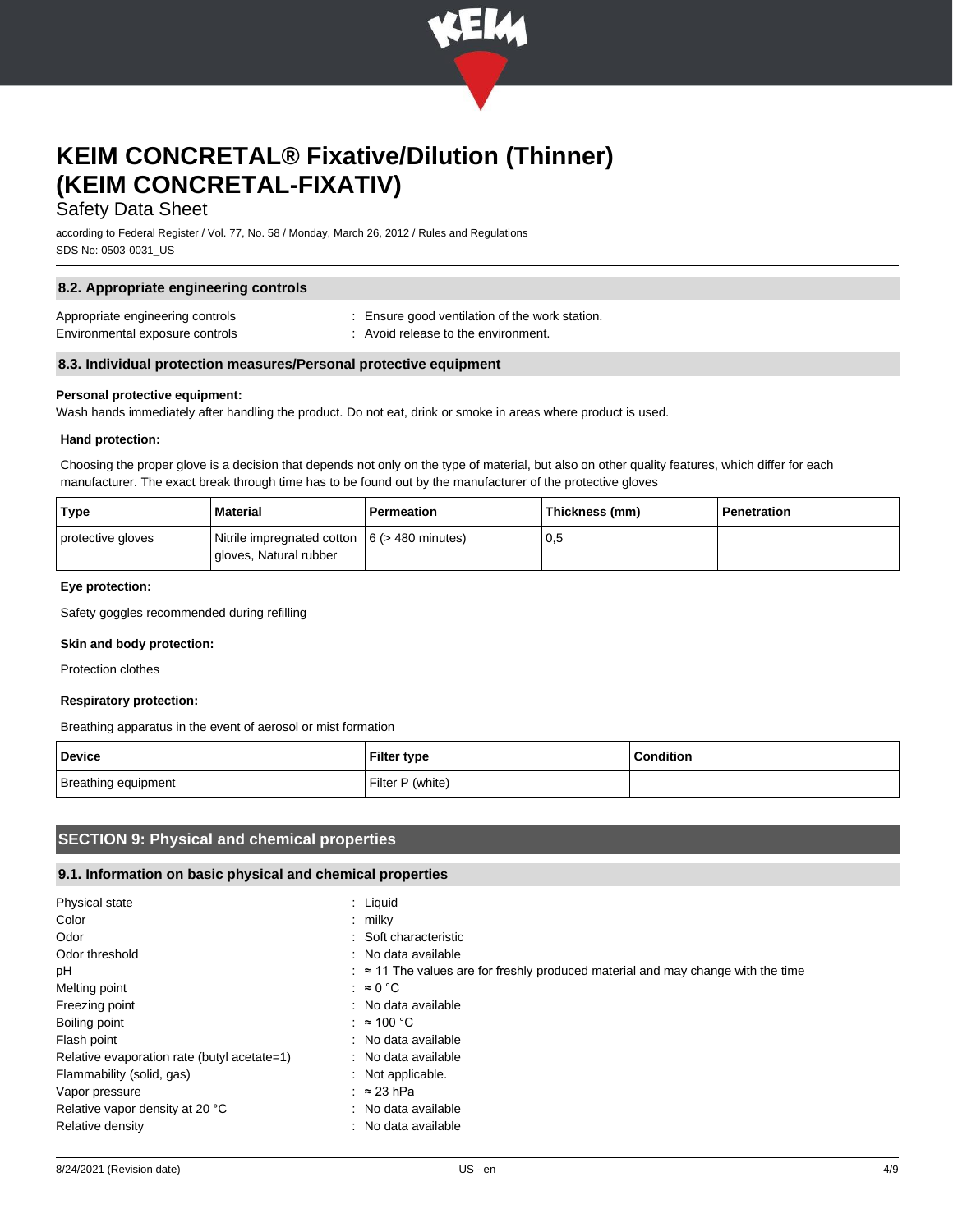

## Safety Data Sheet

according to Federal Register / Vol. 77, No. 58 / Monday, March 26, 2012 / Rules and Regulations SDS No: 0503-0031\_US

| Density                   | $\therefore$ 1.0 – 1.1 g/cm <sup>3</sup> The values are for freshly produced material and may change with the time |
|---------------------------|--------------------------------------------------------------------------------------------------------------------|
| Solubility                | : Miscible with water.                                                                                             |
| Log Pow                   | : No data available                                                                                                |
| Auto-ignition temperature | : Not self-igniting                                                                                                |
| Decomposition temperature | : No data available                                                                                                |
| Viscosity, kinematic      | : No data available                                                                                                |
| Viscosity, dynamic        | : 1800 - 2500 mPa s The values are for freshly produced material and may change with the time                      |
| <b>Explosion limits</b>   | : No data available                                                                                                |
| Explosive properties      | : Product is not explosive.                                                                                        |
| Oxidizing properties      | : No data available                                                                                                |

#### **9.2. Other information**

No additional information available

## **SECTION 10: Stability and reactivity**

### **10.1. Reactivity**

The product is non-reactive under normal conditions of use, storage and transport.

### **10.2. Chemical stability**

Stable under normal conditions.

#### **10.3. Possibility of hazardous reactions**

No dangerous reactions known under normal conditions of use.

### **10.4. Conditions to avoid**

None under recommended storage and handling conditions (see section 7).

#### **10.5. Incompatible materials**

Acids.

#### **10.6. Hazardous decomposition products**

Under normal conditions of storage and use, hazardous decomposition products should not be produced.

## **SECTION 11: Toxicological information**

#### **11.1. Information on toxicological effects**

| Acute toxicity (oral)         | : Not classified                                                                                               |
|-------------------------------|----------------------------------------------------------------------------------------------------------------|
| Acute toxicity (dermal)       | : Not classified                                                                                               |
| Acute toxicity (inhalation)   | : Not classified                                                                                               |
| Skin corrosion/irritation     | : Not classified<br>$pH: \approx 11$ The values are for freshly produced material and may change with the time |
| Serious eye damage/irritation | : Not classified<br>$pH: \approx 11$ The values are for freshly produced material and may change with the time |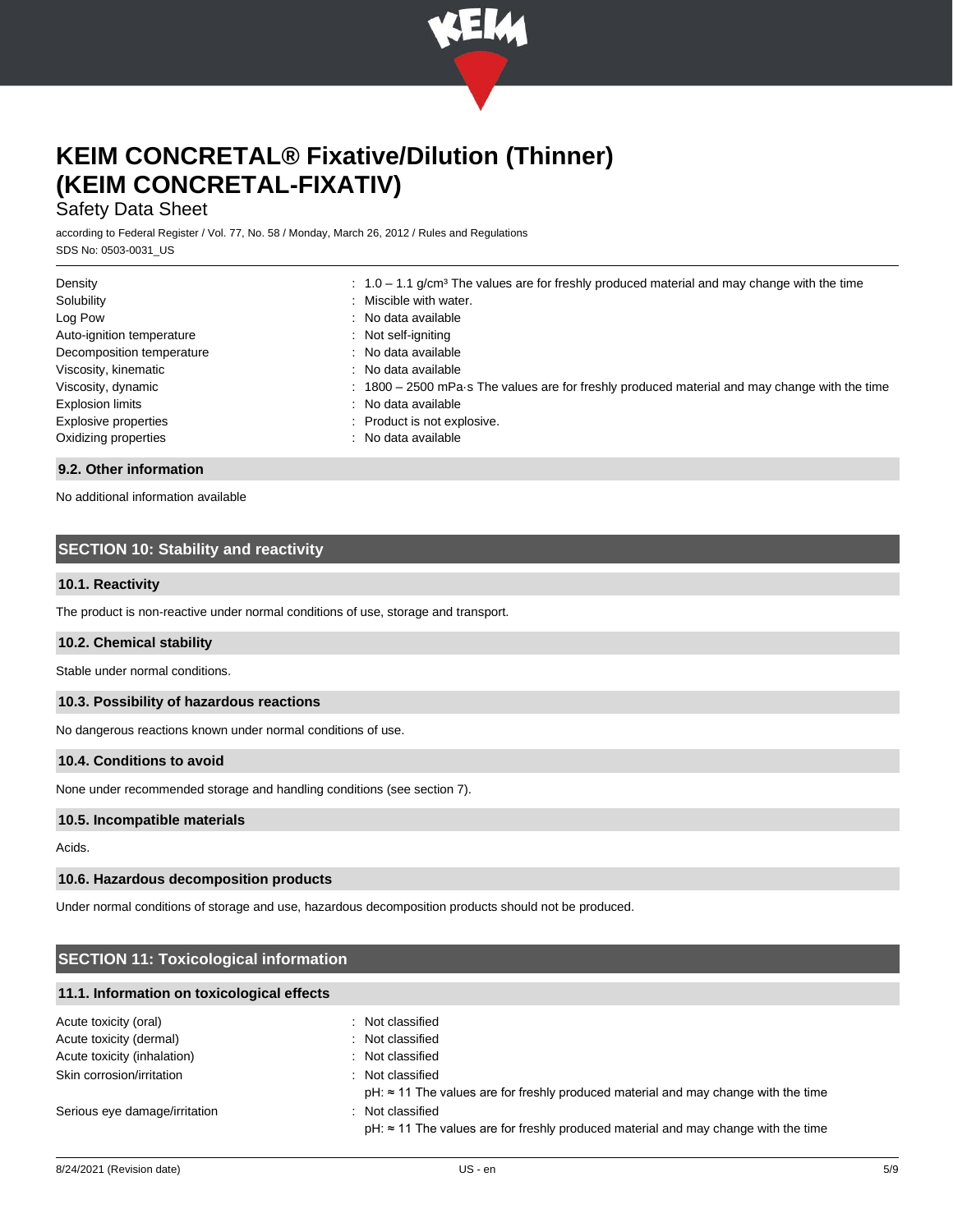

## Safety Data Sheet

according to Federal Register / Vol. 77, No. 58 / Monday, March 26, 2012 / Rules and Regulations SDS No: 0503-0031\_US

| Respiratory or skin sensitization | : Not classified    |
|-----------------------------------|---------------------|
| Germ cell mutagenicity            | : Not classified    |
| Carcinogenicity                   | : Not classified    |
| Reproductive toxicity             | : Not classified    |
| STOT-single exposure              | : Not classified    |
| STOT-repeated exposure            | : Not classified    |
| Aspiration hazard                 | : Not classified    |
| Viscosity, kinematic              | : No data available |

| <b>SECTION 12: Ecological information</b> |                                                                                                                              |
|-------------------------------------------|------------------------------------------------------------------------------------------------------------------------------|
|                                           |                                                                                                                              |
| 12.1. Toxicity                            |                                                                                                                              |
| Ecology - general                         | The product is not considered harmful to aquatic organisms or to cause long-term adverse<br>÷<br>effects in the environment. |
| 12.2. Persistence and degradability       |                                                                                                                              |
| No additional information available       |                                                                                                                              |
| 12.3. Bioaccumulative potential           |                                                                                                                              |
| No additional information available       |                                                                                                                              |
| 12.4. Mobility in soil                    |                                                                                                                              |
| No additional information available       |                                                                                                                              |
| 12.5. Other adverse effects               |                                                                                                                              |

Other information **interval of the environment.** No ecotoxicological data about this product are known. Product does not contain any organic bound halogens which could lead to AOX-values.

| <b>SECTION 13: Disposal considerations</b>                |                                                                                                                                                        |  |  |  |
|-----------------------------------------------------------|--------------------------------------------------------------------------------------------------------------------------------------------------------|--|--|--|
| 13.1. Disposal methods                                    |                                                                                                                                                        |  |  |  |
| Waste treatment methods                                   | : Dispose of contents/container in accordance with licensed collector's sorting instructions. Must<br>not be disposed together with household garbage. |  |  |  |
| Sewage disposal recommendations<br>Additional information | : Do not discharge into drains.<br>: Clean using water and a detergent.                                                                                |  |  |  |

## **SECTION 14: Transport information**

| In accordance with DOT / TDG / IMDG / IATA |            |             |             |  |
|--------------------------------------------|------------|-------------|-------------|--|
| <b>DOT</b>                                 | <b>TDG</b> | <b>IMDG</b> | <b>IATA</b> |  |
| 14.1. UN number                            |            |             |             |  |
| Not regulated for transport                |            |             |             |  |
|                                            |            |             |             |  |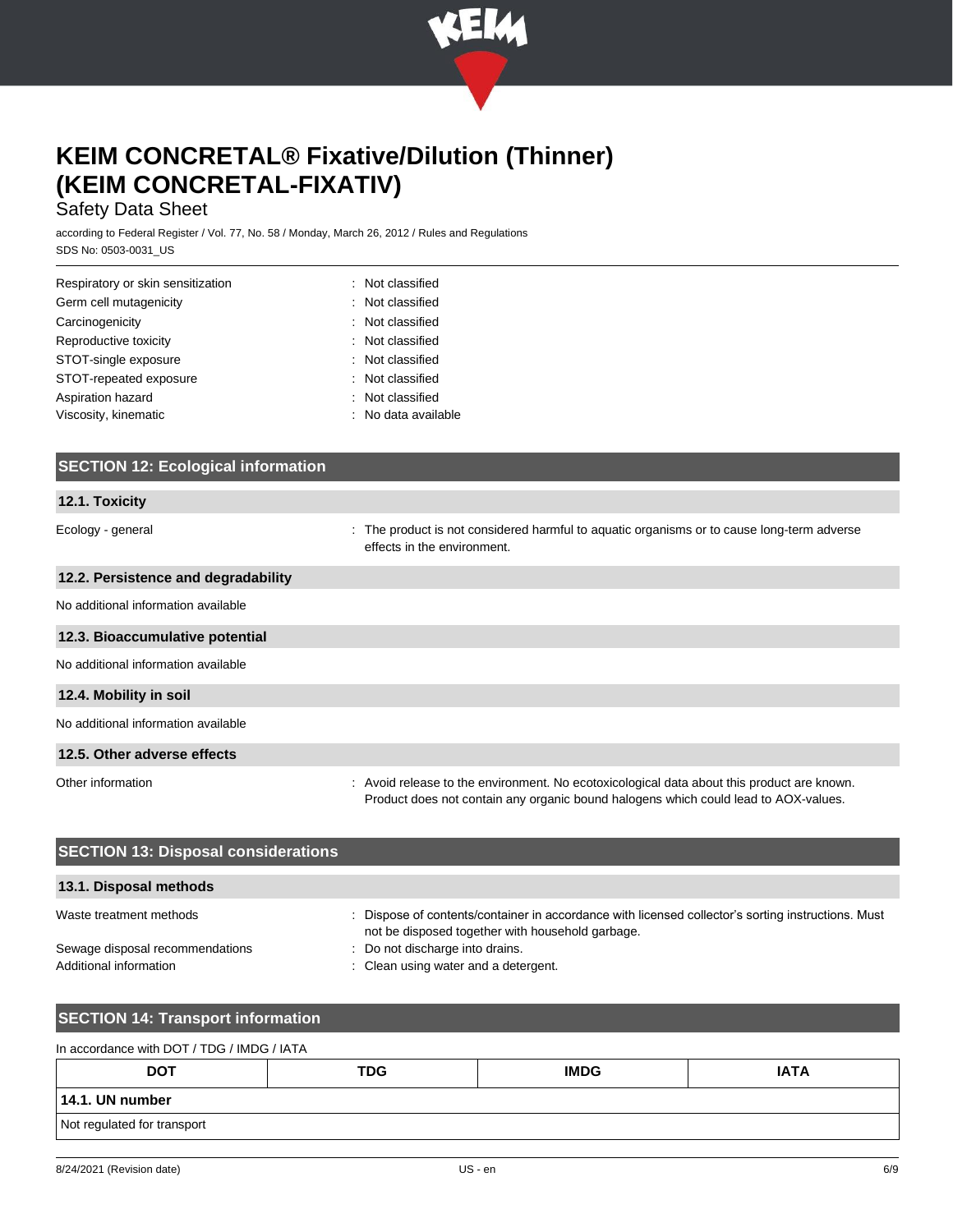

## Safety Data Sheet

according to Federal Register / Vol. 77, No. 58 / Monday, March 26, 2012 / Rules and Regulations SDS No: 0503-0031\_US

| <b>DOT</b>                             | <b>TDG</b>     | <b>IMDG</b>    | <b>IATA</b>    |
|----------------------------------------|----------------|----------------|----------------|
| 14.2. Proper Shipping Name             |                |                |                |
| Not applicable                         | Not applicable | Not applicable | Not applicable |
| 14.3. Transport hazard class(es)       |                |                |                |
| Not applicable                         | Not applicable | Not applicable | Not applicable |
| 14.4. Packing group                    |                |                |                |
| Not applicable                         | Not applicable | Not applicable | Not applicable |
| 14.5. Environmental hazards            |                |                |                |
| Not applicable                         | Not applicable | Not applicable | Not applicable |
|                                        |                |                |                |
| No supplementary information available |                |                |                |

### **14.6. Special precautions for user**

**DOT**

No data available

**TDG**

No data available

**IMDG**

No data available

**IATA**

No data available

**14.7. Transport in bulk according to Annex II of MARPOL 73/78 and the IBC Code**

Not applicable

## **SECTION 15: Regulatory information**

### **15.1. US Federal regulations**

All components of this product are present and listed as Active on the United States Environmental Protection Agency Toxic Substances Control Act (TSCA) inventory

This product or mixture is not known to contain a toxic chemical or chemicals in excess of the applicable de minimis concentration as specified in 40 CFR §372.38(a) subject to the reporting requirements of section 313 of Title III of the Superfund Amendments and Reauthorization Act of 1986 and 40 CFR Part 372.

#### **15.2. International regulations**

**CANADA**

No additional information available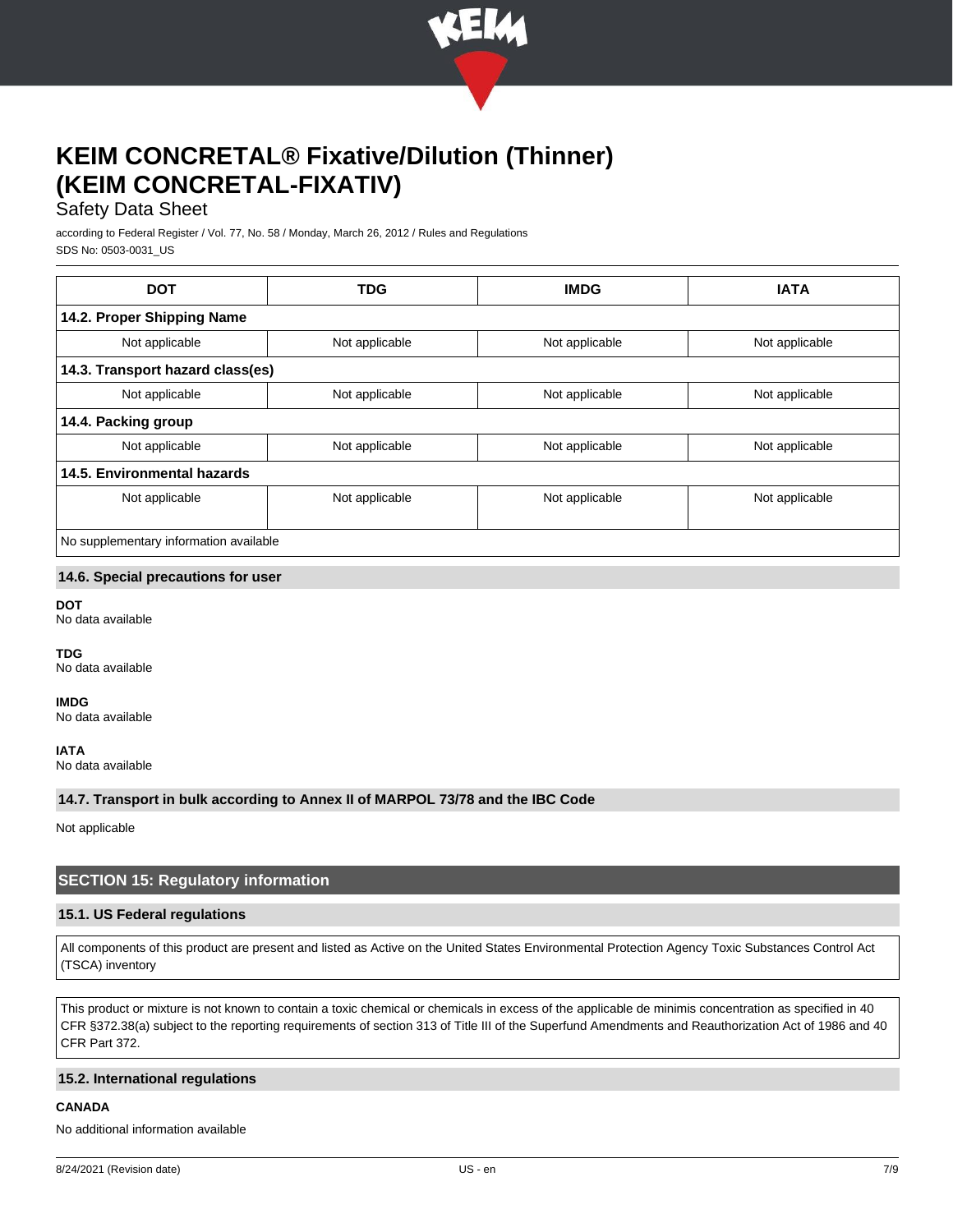

## Safety Data Sheet

according to Federal Register / Vol. 77, No. 58 / Monday, March 26, 2012 / Rules and Regulations SDS No: 0503-0031\_US

### **EU-Regulations**

No additional information available

#### **National regulations**

No additional information available

### **15.3. US State regulations**

California Proposition 65 - This product does not contain any substances known to the state of California to cause cancer, developmental and/or reproductive harm

## **SECTION 16: Other information**

according to Federal Register / Vol. 77, No. 58 / Monday, March 26, 2012 / Rules and Regulations

Revision date : 08/24/2021

Other information **interval of the sections**  $\sim$  20 beta of sections 4 to 8, as well as 10 to 12, do partly not refer to the use and the regular employing of the product (in this sense consult information on use and on product), but to liberation of major amounts in case of accidents and irregularities. The information describes exclusively the safety requirements for the product(s) and is based on the present level of our knowledge. The delivery specifications are contained in the corresponding product sheet. This data does not constitute a guarantee for the characteristics of the product(s) as defined by the legal warranty regulations.

| Abbreviations and acronyms |                                                                                                     |
|----------------------------|-----------------------------------------------------------------------------------------------------|
| <b>ADR</b>                 | European Agreement concerning the International Carriage of Dangerous Goods by Road                 |
| <b>ADN</b>                 | European Agreement concerning the International Carriage of Dangerous Goods by Inland Waterways     |
| <b>IATA</b>                | International Air Transport Association                                                             |
| <b>IMDG</b>                | International Maritime Dangerous Goods                                                              |
| <b>RID</b>                 | Regulations concerning the International Carriage of Dangerous Goods by Rail                        |
| <b>DOT</b>                 | Department of Transport                                                                             |
| <b>TDG</b>                 | <b>Transportation of Dangerous Goods</b>                                                            |
| <b>REACH</b>               | Registration, Evaluation, Authorisation and Restriction of Chemicals Regulation (EC) No 1907/2006   |
| <b>GHS</b>                 | Globally Harmonized System of Classification, Labelling and Packaging of Chemicals                  |
| <b>IARC</b>                | International Agency for Research on Cancer                                                         |
| vPvB                       | Very Persistent and Very Bioaccumulative                                                            |
| <b>PBT</b>                 | <b>Persistent Bioaccumulative Toxic</b>                                                             |
| <b>PNEC</b>                | <b>Predicted No-Effect Concentration</b>                                                            |
| CAS                        | CAS (Chemical Abstracts Service) number                                                             |
| <b>IBC-Code</b>            | International Code for the Construction and Equipment of Ships carrying Dangerous Chemicals in Bulk |
| ATE                        | <b>Acute Toxicity Estimate</b>                                                                      |